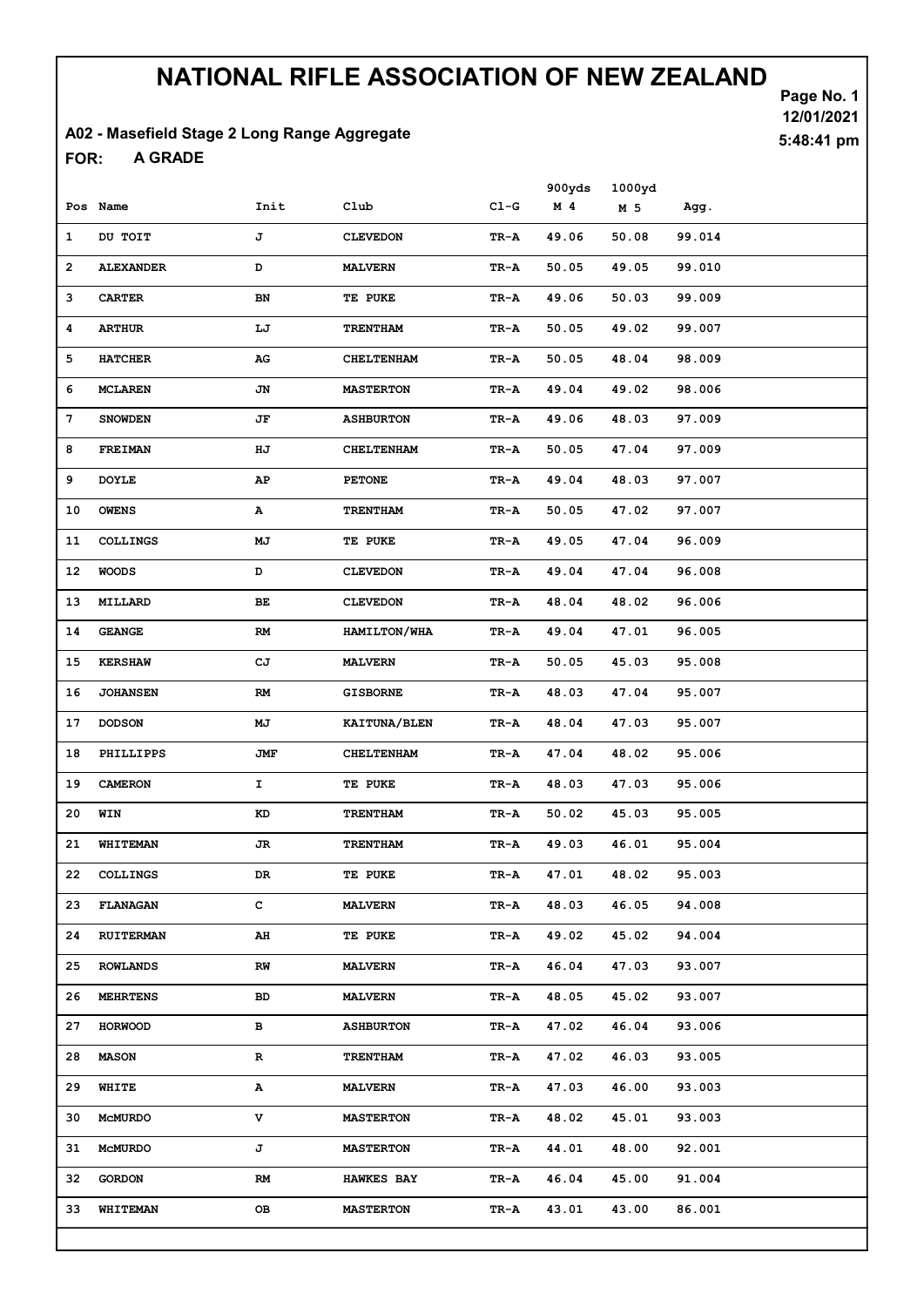#### A02 - Masefield Stage 2 Long Range Aggregate

B GRADE FOR:

Page No. 2 12/01/2021 5:48:41 pm

|                |                  |              |                   |          | 900yds         | 1000yd |        |
|----------------|------------------|--------------|-------------------|----------|----------------|--------|--------|
|                | Pos Name         | Init         | Club              | $CL-G$   | M <sub>4</sub> | M 5    | Agg.   |
| 1              | HOUGHTON         | LS           | <b>CLEVEDON</b>   | TR-B     | 48.05          | 47.02  | 95.007 |
| $\overline{2}$ | TIDSWELL         | PA           | <b>CHELTENHAM</b> | $TR-B$   | 48.02          | 47.04  | 95.006 |
| 3              | <b>MARTIN</b>    | ВJ           | <b>TRENTHAM</b>   | TR-B     | 48.04          | 47.02  | 95.006 |
| 4              | <b>DENT</b>      | AL.          | <b>PETONE</b>     | TR-B     | 49.03          | 46.01  | 95.004 |
| 5              | <b>FINCHAM</b>   | D            | <b>HAWKES BAY</b> | TR-B     | 48.02          | 47.01  | 95.003 |
| 6              | DIKMENLI         | s            | <b>TRENTHAM</b>   | TR-B     | 46.03          | 47.02  | 93.005 |
| 7              | <b>MCKEE</b>     | к            | <b>KARORI</b>     | $TR-B$   | 47.04          | 45.03  | 92.007 |
| 8              | <b>MARSHALL</b>  | LD           | <b>HAWKES BAY</b> | TR-B     | 49.05          | 43.02  | 92.007 |
| 9              | DICK             | DK           | KAITUNA/BLEN      | TR-B     | 43.01          | 48.03  | 91.004 |
| 10             | <b>BALL</b>      | JW           | TE PUKE           | TR-B     | 46.03          | 44.02  | 90.005 |
| 11             | <b>RIDDLE</b>    | s            | <b>CLEVEDON</b>   | $TR-B$   | 44.03          | 46.01  | 90.004 |
| 12             | LANE             | М            | <b>OTOROHANGA</b> | TR-B     | 45.01          | 45.02  | 90.003 |
| 13             | <b>SNOWDEN</b>   | М            | <b>ASHBURTON</b>  | $TR-B$   | 46.02          | 43.03  | 89.005 |
| 14             | <b>CHEESEMAN</b> | J            | <b>CLEVEDON</b>   | $TR - B$ | 45.02          | 44.01  | 89.003 |
| 15             | <b>GILCHRIST</b> | R            | <b>OAMARU</b>     | TR-B     | 45.04          | 43.01  | 88.005 |
| 16             | WHYTE            | $\mathbf{C}$ | KAITUNA/BLEN      | $TR-B$   | 46.02          | 42.01  | 88.003 |
| 17             | <b>RIDDLE</b>    | G            | <b>CLEVEDON</b>   | TR-B     | 48.02          | 39.02  | 87.004 |
| 18             | LEITE            | R            | <b>CLEVEDON</b>   | TR-B     | 46.02          | 40.02  | 86.004 |
| 19             | <b>BUCKLEY</b>   | ME.          | TE PUKE           | $TR-B$   | 42.00          | 39.01  | 81.001 |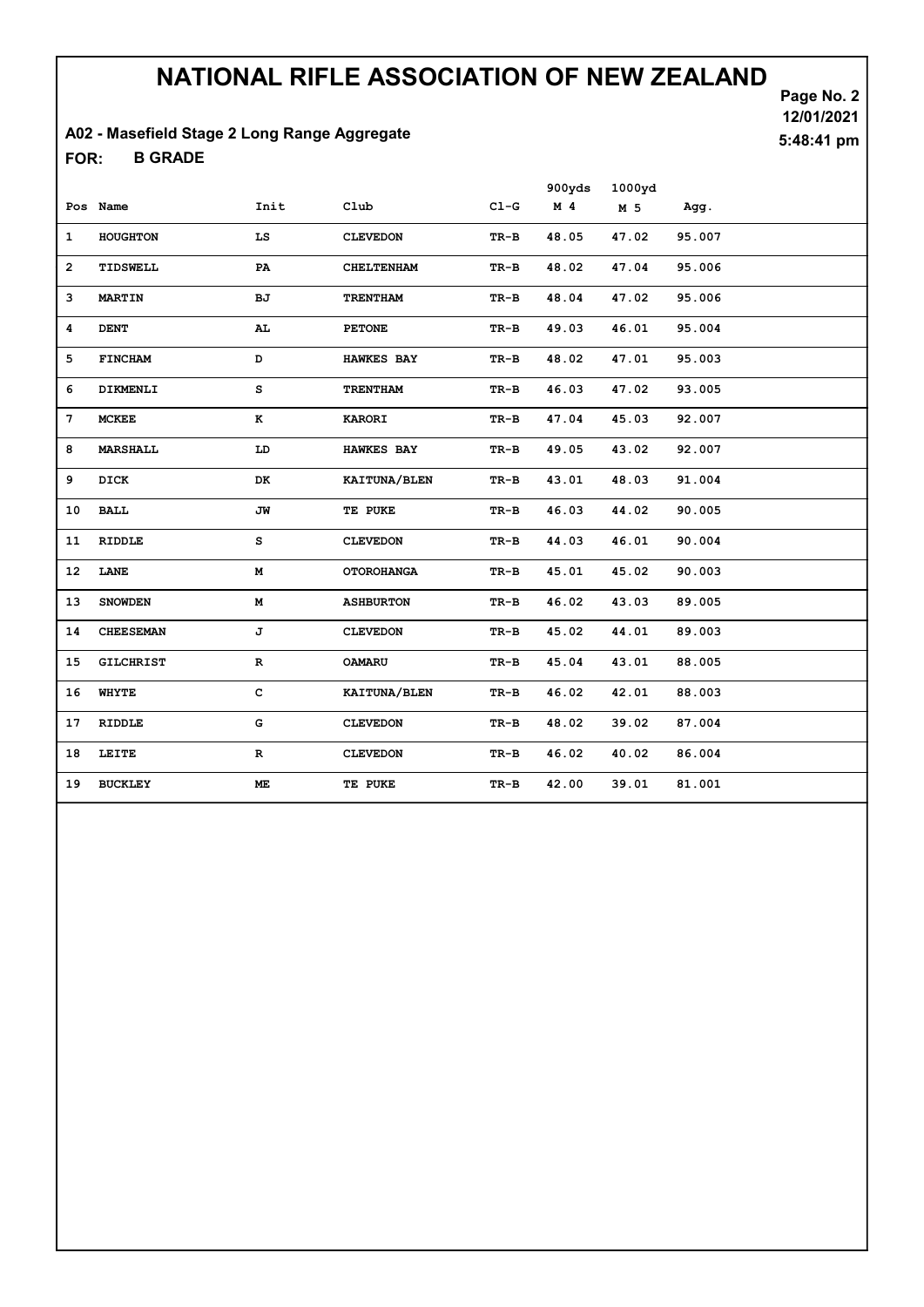#### A02 - Masefield Stage 2 Long Range Aggregate

C GRADE FOR:

Page No. 3 12/01/2021 5:48:41 pm

|                 |                 |      |                   |        | 900yds | 1000yd |        |
|-----------------|-----------------|------|-------------------|--------|--------|--------|--------|
|                 | Pos Name        | Init | Club              | $CL-G$ | M 4    | M 5    | Agg.   |
| $\mathbf{1}$    | <b>GORE</b>     | т    | <b>TRENTHAM</b>   | TR-C   | 48.01  | 47.02  | 95.003 |
| $\overline{2}$  | <b>CAMERON</b>  | s    | TE PUKE           | TR-C   | 46.04  | 47.03  | 93.007 |
| 3               | <b>ELLIS</b>    | s    | <b>CHELTENHAM</b> | TR-C   | 45.01  | 47.03  | 92.004 |
| 4               | <b>WAKELING</b> | J    | <b>CLEVEDON</b>   | TR-C   | 45.02  | 47.02  | 92.004 |
| 5               | <b>KERSHAW</b>  | SL.  | <b>MALVERN</b>    | TR-C   | 47.03  | 42.01  | 89.004 |
| 6               | <b>SCOBIE</b>   | J    | <b>OTOROHANGA</b> | TR-C   | 45.02  | 43.00  | 88.002 |
| $7\phantom{.0}$ | <b>BROWN</b>    | SW   | <b>PETONE</b>     | TR-C   | 44.04  | 40.00  | 84.004 |
| 8               | <b>PETZEN</b>   | D    | <b>TRENTHAM</b>   | TR-C   | 40.00  | 44.00  | 84.000 |
| 9               | <b>DRAKE</b>    | AЕ.  | TARANAKI          | TR-C   | 40.01  | 42.01  | 82.002 |
| 10              | <b>FLEMING</b>  | JA.  | <b>ASHBURTON</b>  | TR-C   | 37.01  | 40.01  | 77.002 |
|                 |                 |      |                   |        |        |        |        |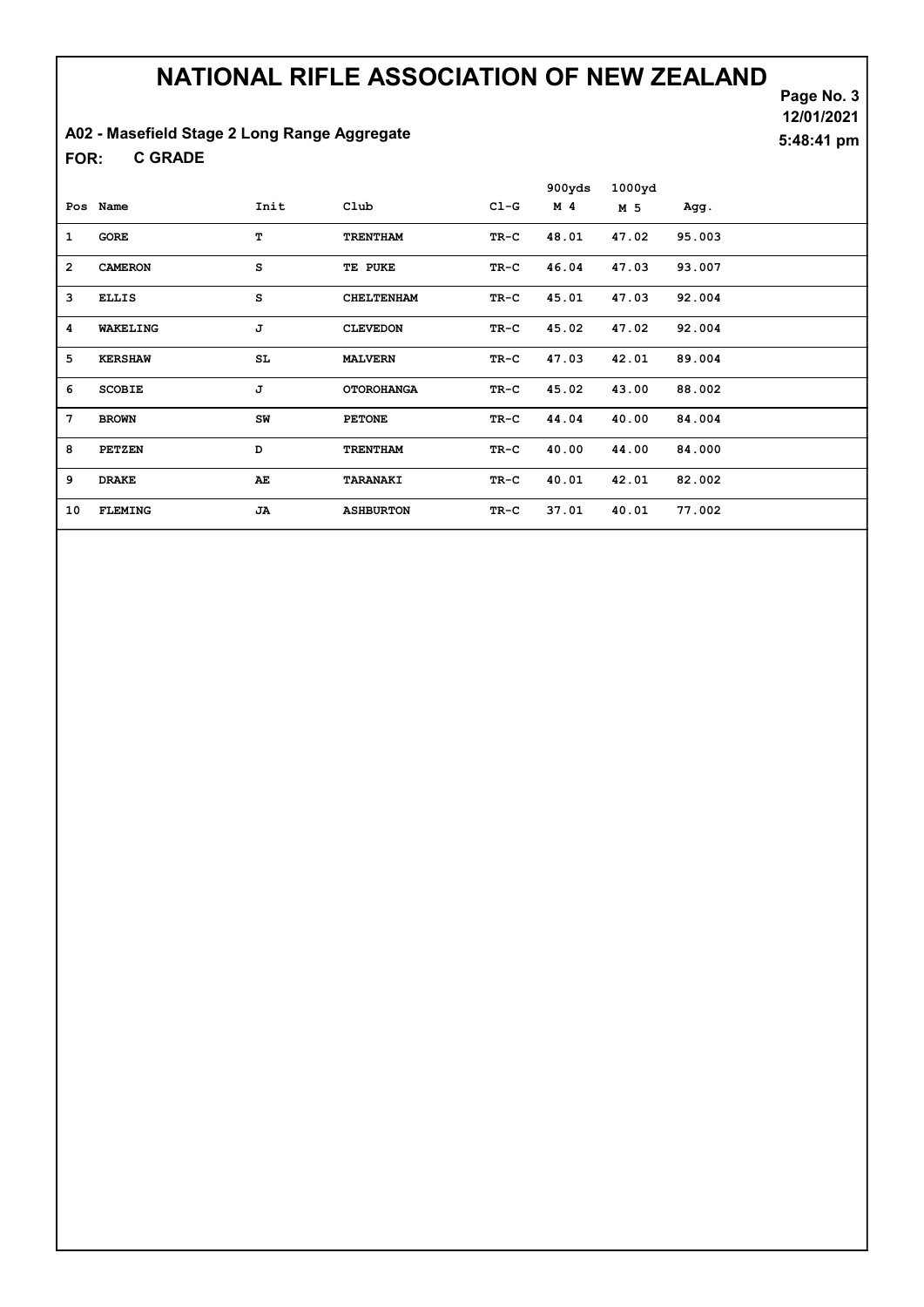#### T GRADE A02 - Masefield Stage 2 Long Range Aggregate FOR:

Page No. 4 12/01/2021 5:48:41 pm

|   |              |      |                 |            | 900yds | 1000yd |        |
|---|--------------|------|-----------------|------------|--------|--------|--------|
|   | Pos Name     | Init | Club            | $C1-G$     | M 4    | M 5    | Agg.   |
|   | DARRALL      | F    | TRENTHAM        | TR-T 44.02 |        | 45.01  | 89.003 |
| 2 | VAN RENSBURG | ш    | <b>CLEVEDON</b> | TR-T       | 41.03  | 39.02  | 80.005 |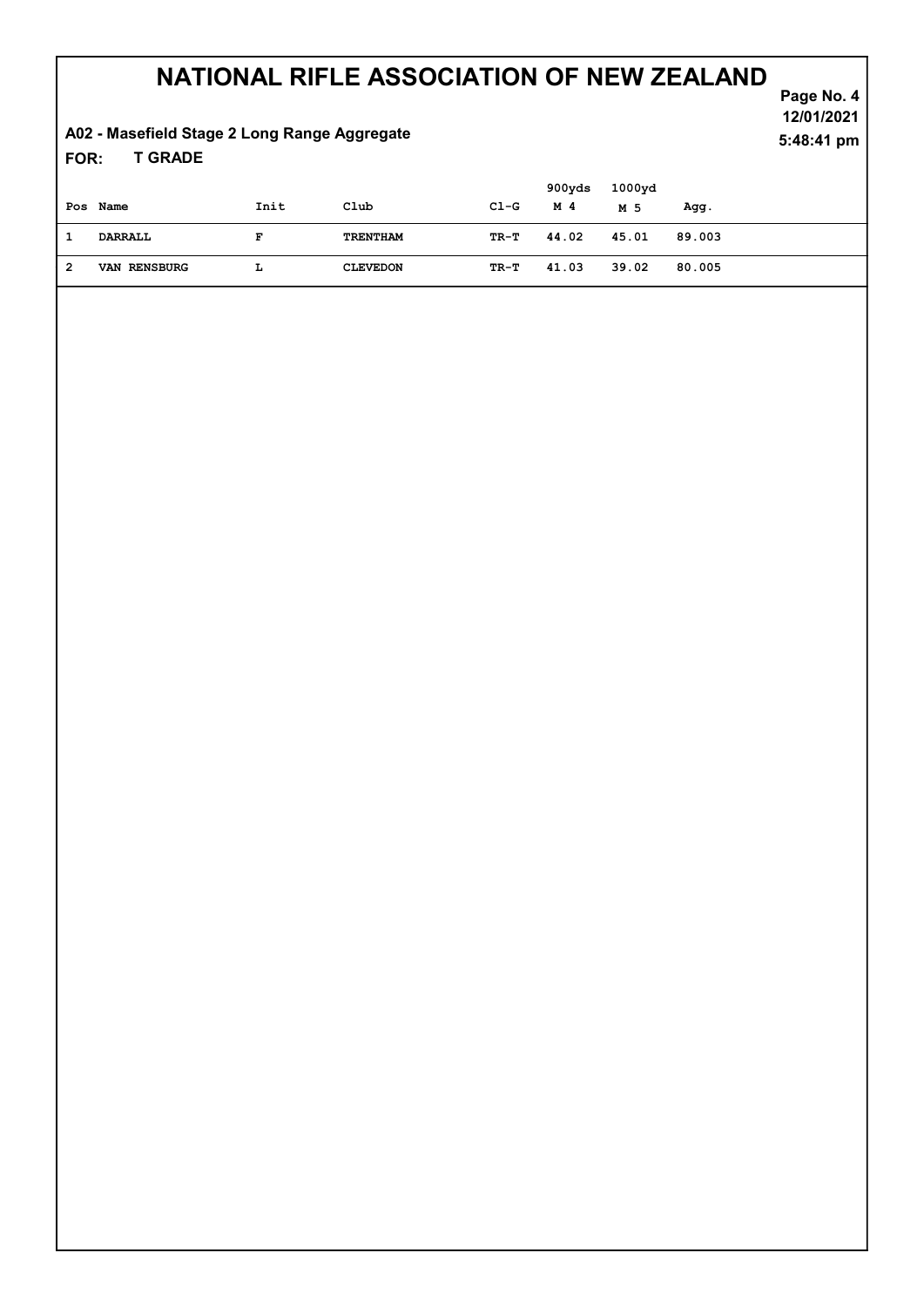# A02 - Masefield Stage 2 Long Range Aggregate

CFT CLASS FOR:

Page No. 5 12/01/2021 5:48:41 pm

|                |                |            |                   |              | 900yds | 1000yd |         |
|----------------|----------------|------------|-------------------|--------------|--------|--------|---------|
|                | Pos Name       | Init       | Club              | $C1-G$       | M 4    | M 5    | Agg.    |
| 1              | <b>SNOWDEN</b> | с          | <b>ASHBURTON</b>  | CFTR-0 52.01 |        | 50.01  | 102.002 |
| $\overline{2}$ | <b>SMITH</b>   | <b>GRH</b> | <b>MALVERN</b>    | CFTR-0 55.01 |        | 47.01  | 102.002 |
| 3              | LINDSAY        | в          | <b>HAWKES BAY</b> | CFTR-0 50.02 |        | 46.00  | 96.002  |
| 4              | DUTHIE         | М          | <b>TRENTHAM</b>   | CFTR-0       | 50.00  | 46.01  | 96.001  |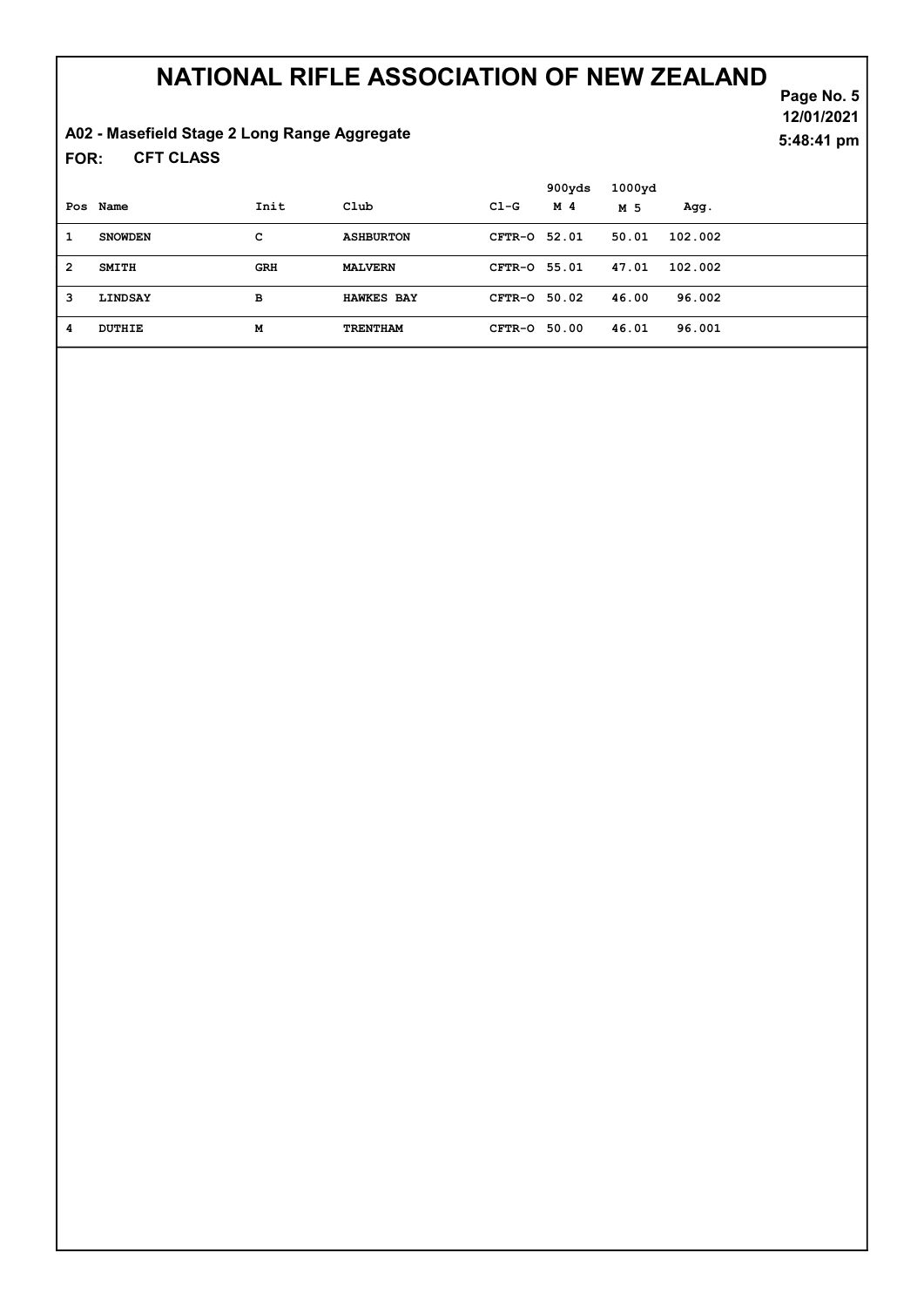#### A02 - Masefield Stage 2 Long Range Aggregate

FO CLASS FOR:

Page No. 6 12/01/2021 5:48:41 pm

|                   |              |                   |        | 900yds         | 1000yd |         |
|-------------------|--------------|-------------------|--------|----------------|--------|---------|
| Pos Name          | Init         | $_{\text{C1ub}}$  | $C1-G$ | M <sub>4</sub> | M 5    | Agg.    |
| <b>MEEHAN</b>     | D            | <b>CLEVEDON</b>   | $FO-O$ | 59.01          | 58.03  | 117.004 |
| CHUI              | М            | <b>ASHBURTON</b>  | $FO-O$ | 60.06          | 56.03  | 116.009 |
| <b>MCLAY</b>      | s            | TE PUKE           | $FO-O$ | 60.04          | 56.02  | 116.006 |
| MAY               | IS           | <b>WHANGAREI</b>  | $FO-O$ | 58.01          | 58.01  | 116.002 |
| <b>HUGHES</b>     | IR           | <b>CHELTENHAM</b> | $FO-O$ | 58.04          | 57.04  | 115.008 |
| <b>GRIMSEY</b>    | L            | <b>ASHBURTON</b>  | $FO-O$ | 59.05          | 55.00  | 114.005 |
| <b>DUCKETT</b>    | FM           | <b>MASTERTON</b>  | $FO-O$ | 58.04          | 55.02  | 113.006 |
| <b>HUNT</b>       | $\mathbf{C}$ | <b>KARORI</b>     | $FO-O$ | 60.05          | 52.01  | 112.006 |
| <b>TEAGUE</b>     | SP           | TE PUKE           | $FO-O$ | 56.02          | 56.02  | 112.004 |
| <b>BARKHUIZEN</b> | s            | <b>CLEVEDON</b>   | $FO-O$ | 58.04          | 53.02  | 111.006 |
| <b>HOWL</b>       | SB           | <b>CHELTENHAM</b> | $FO-O$ | 57.03          | 54.00  | 111.003 |
| <b>KAPENE</b>     | s            | <b>GISBORNE</b>   | $FO-O$ | 59.03          | 51.02  | 110.005 |
| SUBRITZKY         | М            | <b>KARORI</b>     | $FO-O$ | 56.04          | 52.00  | 108.004 |
| <b>NEAL</b>       | PA           | <b>CLEVEDON</b>   | $FO-O$ | 55.02          | 53.01  | 108.003 |
| <b>KERRIDGE</b>   | $\mathbf R$  | TE PUKE           | $FO-O$ | 59.02          | 49.00  | 108.002 |
| <b>MOFFATT</b>    | SK           | <b>CLEVEDON</b>   | $FO-O$ | 50.00          | 51.00  | 101.000 |
| <b>MOSES</b>      | МK           | <b>CLEVEDON</b>   | $FO-O$ | 49.00          | 50.02  | 99.002  |
|                   |              |                   |        |                |        |         |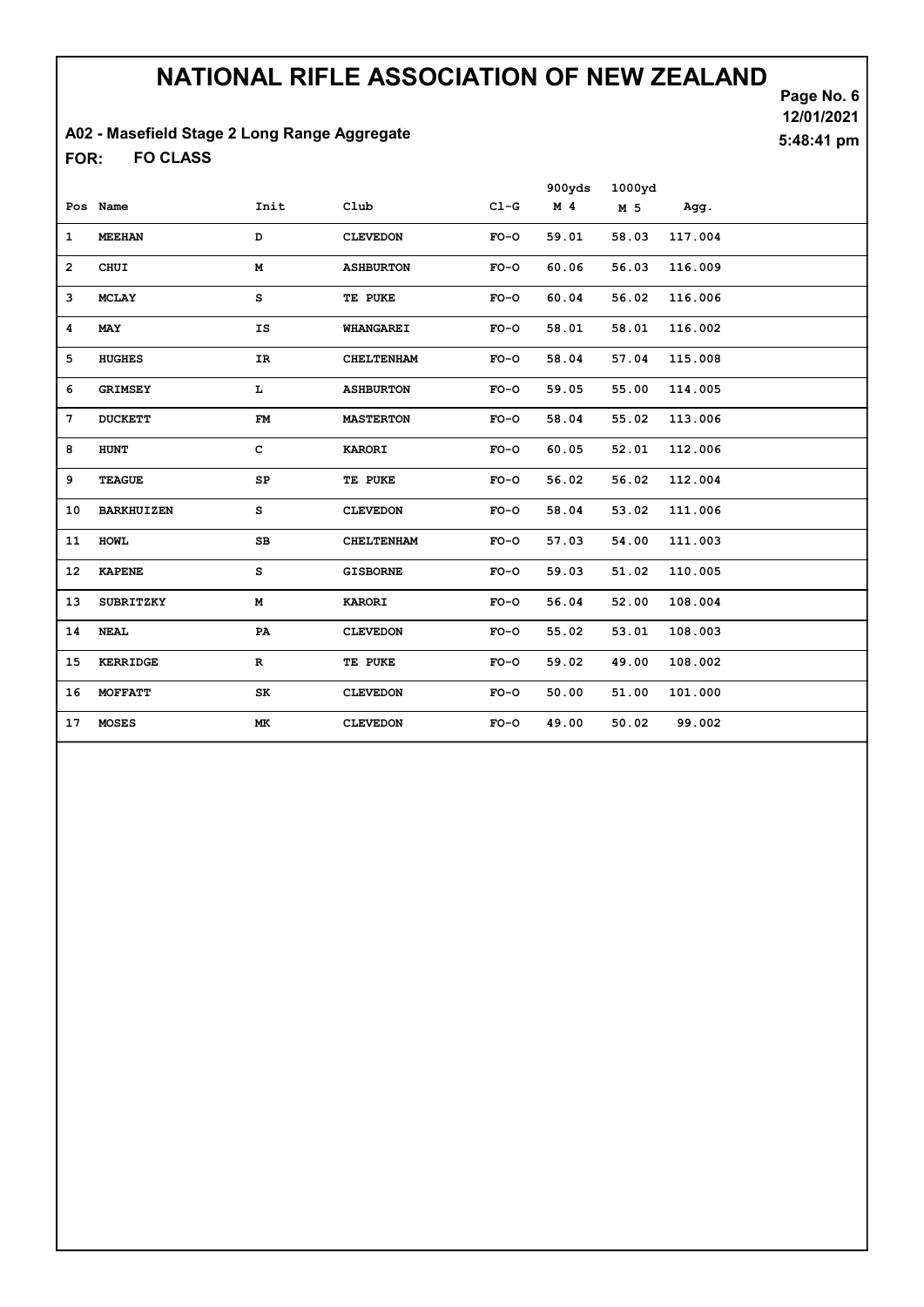#### FPR CLASS A02 - Masefield Stage 2 Long Range Aggregate FOR:

Page No. 7 12/01/2021 5:48:41 pm

| Pos Name | Init | Club             | C1-G        | 900yds<br>M 4 | 1000yd<br>M 5 | Agg.          |
|----------|------|------------------|-------------|---------------|---------------|---------------|
| SMITH    | DW   | <b>ASHBURTON</b> | FPR-0 56.04 |               |               | 46.01 102.005 |